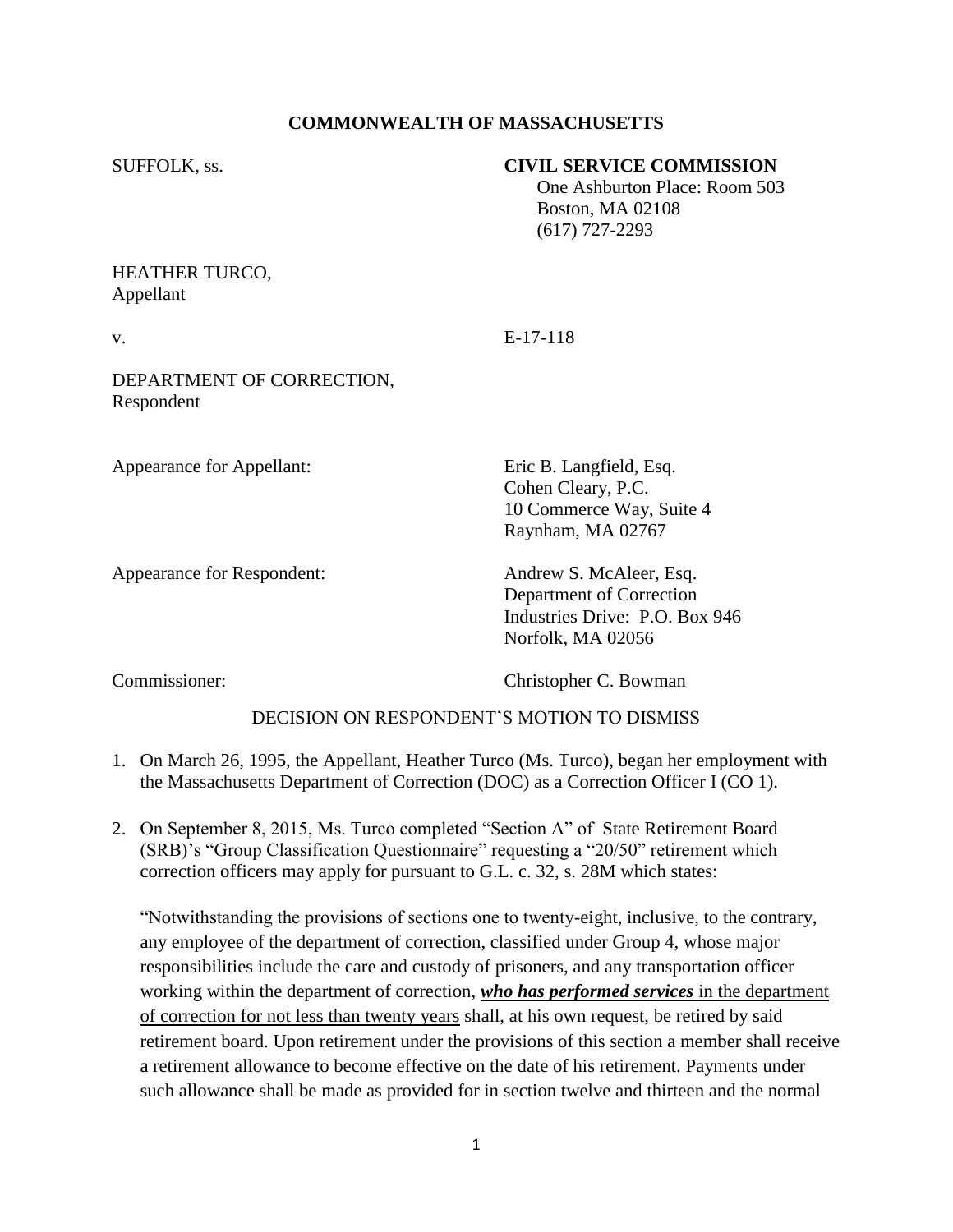yearly amount thereof shall be equal to <u>one-half of the annual average rate of his regular</u> compensations during the twelve-month period of his creditable service immediately preceding the date his retirement allowance becomes effective; provided, however, that the total amount of the allowance shall be increased by one-twelfth of one percent for each full month of service in excess of twenty years' service and prior to the last day of the month in which such member will attain the age of retirement. Any member retired under the provisions of this section who is a veteran as defined in section one shall receive an additional yearly retirement allowance of fifteen dollars for each year of creditable service or fraction thereof; provided, however, that the total amount of said additional retirement allowance shall not exceed three hundred dollars in any case." (*emphasis added*)

- 3. On September 11, 2015, the retirement application was filed with the SRB.
- 4. Between September 8, 2015 and September 10, 2015, Ms. Turco, her supervisor and a representative from DOC's Human Resources Department, signed "Section B" of the SRB Questionnaire. As part of Section B, Ms. Turco stated that she wished to retire on " $12/23/15$ " with "20 years and 0 months of service".
- 5. On November 2, 2015, Ms. Turco received correspondence from the SRB stating in relevant part:

"On October 29, 2015, the State Board of Retirement ("Board") pursuant to the Board's Group Classification procedure considered your request under the 20/50 Corrections Bill. This letter will inform you that your request has been approved subject to verification in accordance to Massachusetts General Law Chapter 32, Section 28M and the particular facts and circumstances of your request."

- 6. Via letter dated December 1, 2015, Ms. Turco informed the SRB that she would like to change her retirement date from December 23, 2015 to December 19, 2015.
- 7. While Ms. Turco's retirement application was pending and sometime before December 19, 2015, Ms. Turco was informed that she must attend a DOC fact-finding hearing to address issues related to alleged violations of DOC's time and attendance policies. Ms. Turco did not attend.
- 8. On December 17, 2015, DOC received correspondence from the SRB dated December 13, 2015, seeking information regarding Ms. Turco's dates of employment, compensation and any absences.
- 9. The above-referenced correspondence from SRB to DOC stated in part: "This employee may be eligible for and will be retired as of: DEC. 19, 2015. This employee's name must not appear on your payroll for any payment of regular compensation for services rendered after the date indicated above. No deductions for retirement purposes shall be made for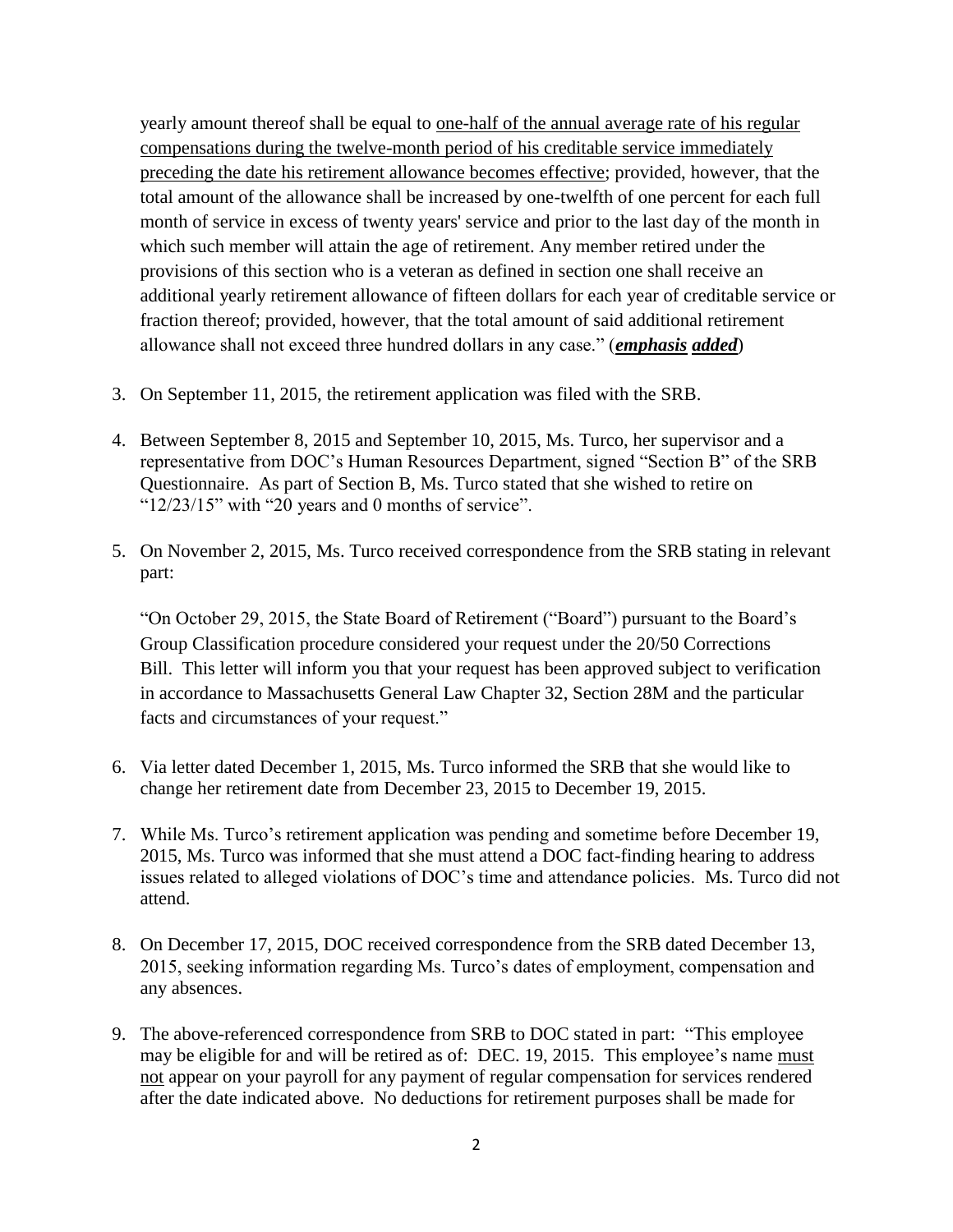unused sick time or vacation leave payouts. Determinations as to Regular Compensation shall be made by the State Retirement Board." (emphasis in original)

- 10. Effective December 19, 2015, Ms. Turco ceased receiving compensation from DOC.
- 11. DOC never completed and/or forwarded an [Absence and Termination Notice -](http://www.mass.gov/anf/docs/hrd/cs/forms/cs-form56.docx) **Form 56** with the state's Human Resources Division (HRD) regarding Ms. Turco.
- 12. By letter dated March 4, 2016, the SRB forwarded correspondence to Mr. Turco stating in relevant part:

"At its meeting held October 31, 2015, the Board voted to approve your request to have your position so classified, subject to verification that you met the statutory requirements … Unfortunately, while subsequently processing your application, Board staff determined that you did not accrue the required twenty (20) years of creditable service to qualify for a benefit pursuant to G.L. c.32, §28M. Specifically, DOC reported significant time off payroll through the duration of your employment. Enclosed, please find a breakdown of your creditable service. You will note that the Board has been able to verify that you actually accrued 19 years and 5 months of creditable service during your employment with DOC from March 26, 1995 to December 19, 2015. Board records indicate that you are presently 46 years of age. Based on your age and the amount of creditable service that you have accrued, you are not currently eligible to retire. Based on the foregoing, Board staff is not authorized to process you retirement application further. At the present time, you may leave your funds on account with the Massachusetts State Employees' Retirement System and defer receipt of a retirement allowance until you attain age 55. In the alternative, if you were to return to employment with DOC you would be required to return to service and accrue an additional seven (7) months of creditable service to qualify for a benefit pursuant to G.L. c.32, §28M."

- 13. On March 14, 2016, Ms. Turco appealed SRB's decision to the Division of Administrative Law Appeals (DALA).
- 14. On December 23, 2016, DALA affirmed SRB's decision.
- 15. On December 28, 2016, Ms. Turco forwarded an email to DOC stating:

"Kelley, this e-mail, per our conversation today, is a request to be re-hired. I did retire from Lemuel Shattuck Hospital December 19, 2015. Upon the State Board of Retirement assessing my ability to retire they informed me on February 29, 2016 that I needed to make up 7 more months due to a maternity leave. With this information, I did file an appeal, had a hearing with DALA in August and received my decision today, December 28, 2016 that they affirmed the State Retirement Boards decision. As a result of this decision I am asking to be rehired so that I may work the 7 more months to get my full 20 years and retire under the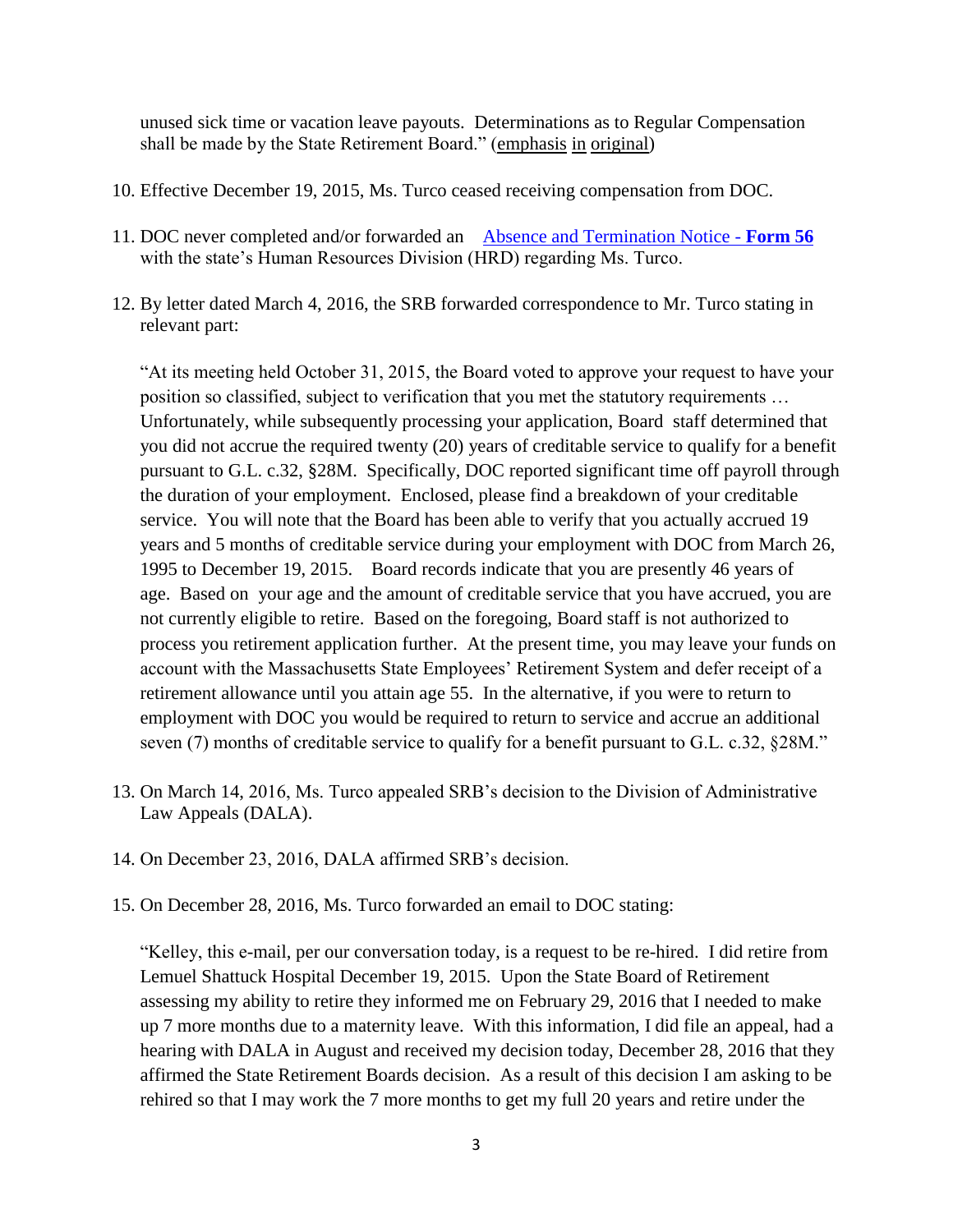20/50 bill for State Corrections Officers. I am requesting that I be rehired at the Lemuel Shattuck hospital if possible or at my second choice of Boston Release."

- 16. By letter dated January 3, 2017, the DOC Commissioner notified Ms. Turco that: "I am in receipt of your letter requesting reinstatement to the Department of Correction as a Correction Officer I. The Department is denying your request at this time due to fiscal constraints."
- 17. On June 1, 2017, Ms. Turco filed an appeal with the Civil Service Commission (Commission).
- 18. On June 27, 2017, I held a pre-hearing conference at the offices of the Commission which was attended by Ms. Turco, her counsel and counsel for DOC. At the conclusion of the prehearing conference, I asked the parties to develop a joint set of stipulated facts.
- 19. On July 21, 2017, DOC filed a Motion for a More Definite Statement (by Ms. Turco).
- 20. On September 5, 2017, I held a status conference, which was attended by Ms. Turco, her counsel and counsel for DOC, at which time I was provided with an unsigned "Joint Proposed Stipulations".
- 21. At the conclusion of the status conference, I notified the parties that I would be contacting the SRB to inquire about this matter in general, and, more specifically, if the SRB has faced similar situations and, if so, how the matter has been resolved.
- 22. Based on my contact with the SRB, it appears that the SRB's ability to resolve such related matters is limited by c.32, section  $4(1)(c)$ : which states:

"Creditable service in the case of any member shall include any period of his continuous absence with full regular compensation, or in the event of his absence with partial regular compensation such period or portion thereof, if any, as the board shall determine. Creditable service in the case of any member may be allowed by the board for any period of his continuous absence without regular compensation which is not in excess of *one month*. Any portion of any leave or period of continuous absence of any member without regular compensation which is in excess of one month shall not be counted as creditable service except as specifically otherwise provided for in this section, but no duly authorized leave or period of absence shall be deemed to be a termination of membership or service." **(***emphasis added*)

23. At the pre-hearing conference and status conference, counsel for Ms. Turco argued that Ms. Turco never resigned from DOC. Rather, she applied for retirement, but was denied.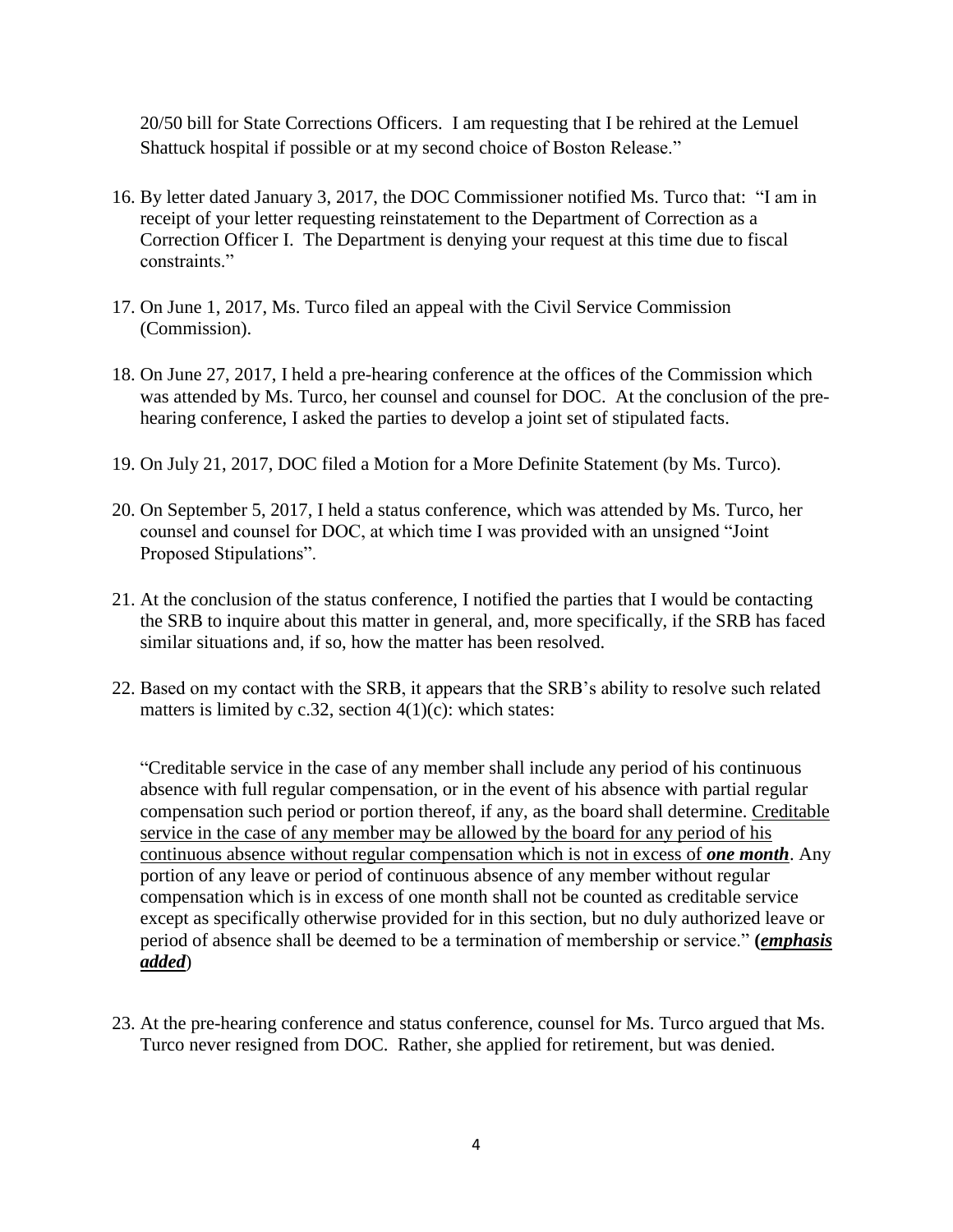- 24. DOC argued that Ms. Turco voluntarily ended her employment with DOC by filing her application for retirement and suggested that Ms. Turco's recourse, if any, is against the SRB, and not DOC. Further, DOC argues that nothing in the civil service law gives the Civil Service Commission jurisdiction to hear this appeal.
- 25. G.L. c. 31, s. 41 states in relevant part:

"Except for just cause and except in accordance with the provisions of this paragraph, a tenured employee shall not be discharged, removed, suspended for a period of more than five days, laid off, transferred from his position without his written consent if he has served as a tenured employee since prior to October fourteen, nineteen hundred and sixty-eight, lowered in rank or compensation without his written consent, nor his position be abolished. Before such action is taken, such employee shall be given a written notice by the appointing authority, which shall include the action contemplated, the specific reason or reasons for such action and a copy of sections forty-one through forty-five, and shall be given a full hearing concerning such reason or reasons before the appointing authority or a hearing officer designated by the appointing authority. The appointing authority shall provide such employee a written notice of the time and place of such hearing at least three days prior to the holding thereof, except that if the action contemplated is the separation of such employee from employment because of lack of work, lack of money, or abolition of position the appointing authority shall provide such employee with such notice at least seven days prior to the holding of the hearing and shall also include with such notice a copy of sections thirty-nine and forty. If such hearing is conducted by a hearing officer, his findings shall be reported forthwith to the appointing authority for action. Within seven days after the filing of the report of the hearing officer, or within two days after the completion of the hearing if the appointing authority presided, the appointing authority shall give to such employee a written notice of his decision, which shall state fully and specifically the reasons therefor. Any employee suspended pursuant to this paragraph shall automatically be reinstated at the end of the first period for which he was suspended. In the case of a second or subsequent suspension of such employee for a period of more than five days, reinstatement shall be subject to the approval of the administrator, and the notice of contemplated action given to such employee shall so state. If such approval is withheld or denied, such employee may appeal to the commission as provided in paragraph (b) of section two." (emphasis added)

## 26. G.L. c. 31, 42 states in relevant part:

"Any person who alleges that an appointing authority has failed to follow the requirements of section forty-one in taking action which has affected his employment or compensation may file a complaint with the commission. Such complaint must be filed within ten days, exclusive of Saturdays, Sundays, and legal holidays, after said action has been taken, or after such person first knew or had reason to know of said action, and shall set forth specifically in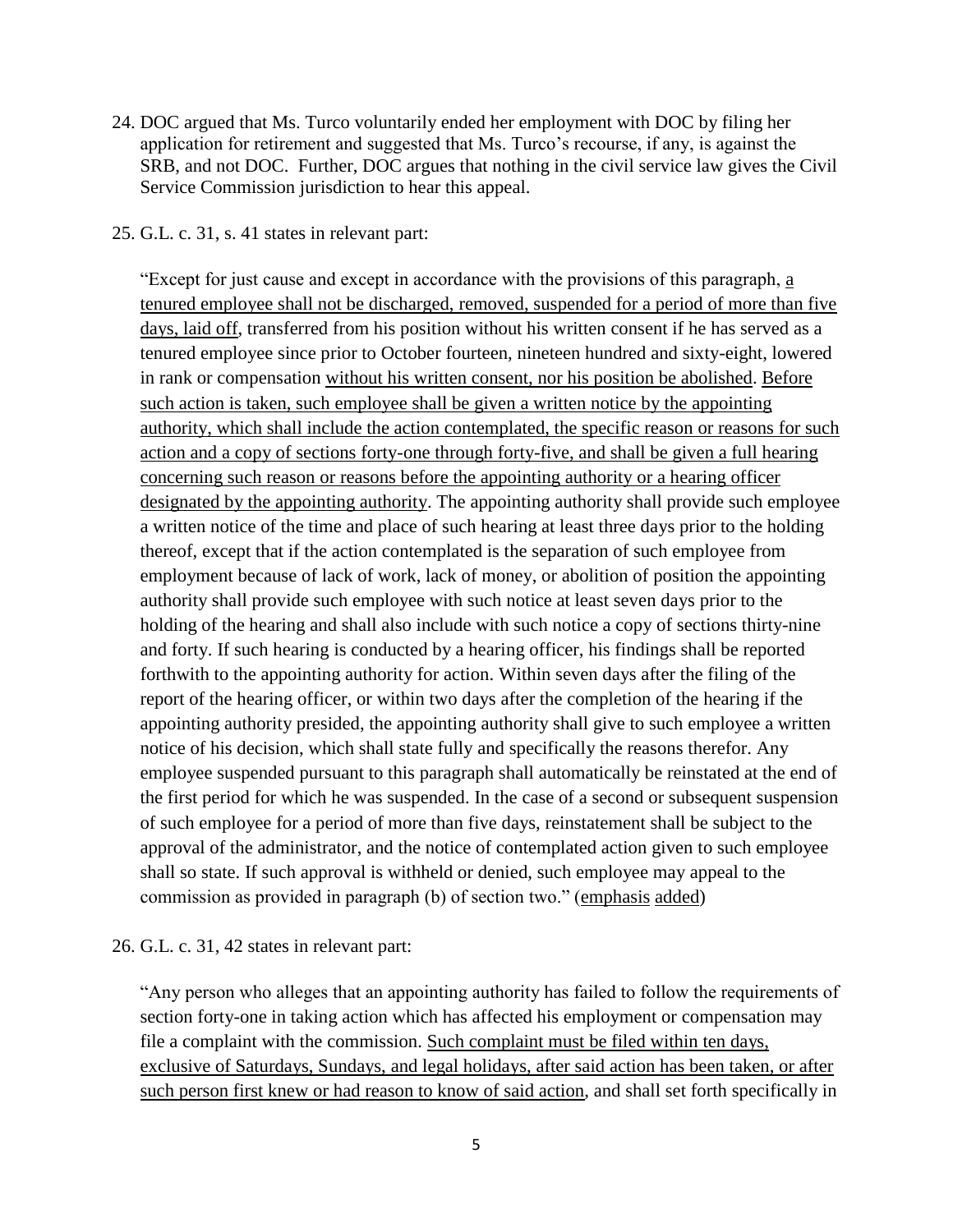what manner the appointing authority has failed to follow such requirements. If the commission finds that the appointing authority has failed to follow said requirements and that the rights of said person have been prejudiced thereby, the commission shall order the appointing authority to restore said person to his employment immediately without loss of compensation or other rights.

---

**The supreme judicial court or the superior court shall have jurisdiction over any civil action for the reinstatement of any person alleged to have been illegally discharged, removed, suspended, laid off, transferred, lowered in rank or compensation, or whose civil service position is alleged to have been illegally abolished. Such civil action shall be filed within six months next following such alleged illegal act***, unless the court upon a showing of cause extends such filing time*." (*emphasis added*)

# 27. G.L. c. 31, s. 43 states in relevant part:

"If a person aggrieved by a decision of an appointing authority made pursuant to section forty-one shall, within ten days after receiving written notice of such decision, appeal in writing to the commission, he shall be given a hearing before a member of the commission or some disinterested person designated by the chairman of the commission. Said hearing shall be commenced in not less than three nor more than ten days after filing of such appeal and shall be completed within thirty days after such filing unless, in either case, both parties shall otherwise agree in a writing filed with the commission, or unless the member or hearing officer determines, in his discretion, that a continuance is necessary or advisable. If the commission determines that such appeal has been previously resolved or litigated with respect to such person, in accordance with the provisions of section eight of chapter one hundred and fifty E, or is presently being resolved in accordance with such section, the commission shall forthwith dismiss such appeal. If the decision of the appointing authority is based on a performance evaluation conducted in accordance with the provisions of section six A and all rights to appeal such evaluation pursuant to section six C have been exhausted or have expired, the substantive matter involved in the evaluation shall not be open to redetermination by the commission. Upon completion of the hearing, the member or hearing officer shall file forthwith a report of his findings with the commission. Within thirty days after the filing of such report, the commission shall render a written decision and send notice thereof to all parties concerned.

If the commission by a preponderance of the evidence determines that there was just cause for an action taken against such person it shall affirm the action of the appointing authority, otherwise it shall reverse such action and the person concerned shall be returned to his position without loss of compensation or other rights; provided, however, if the employee, by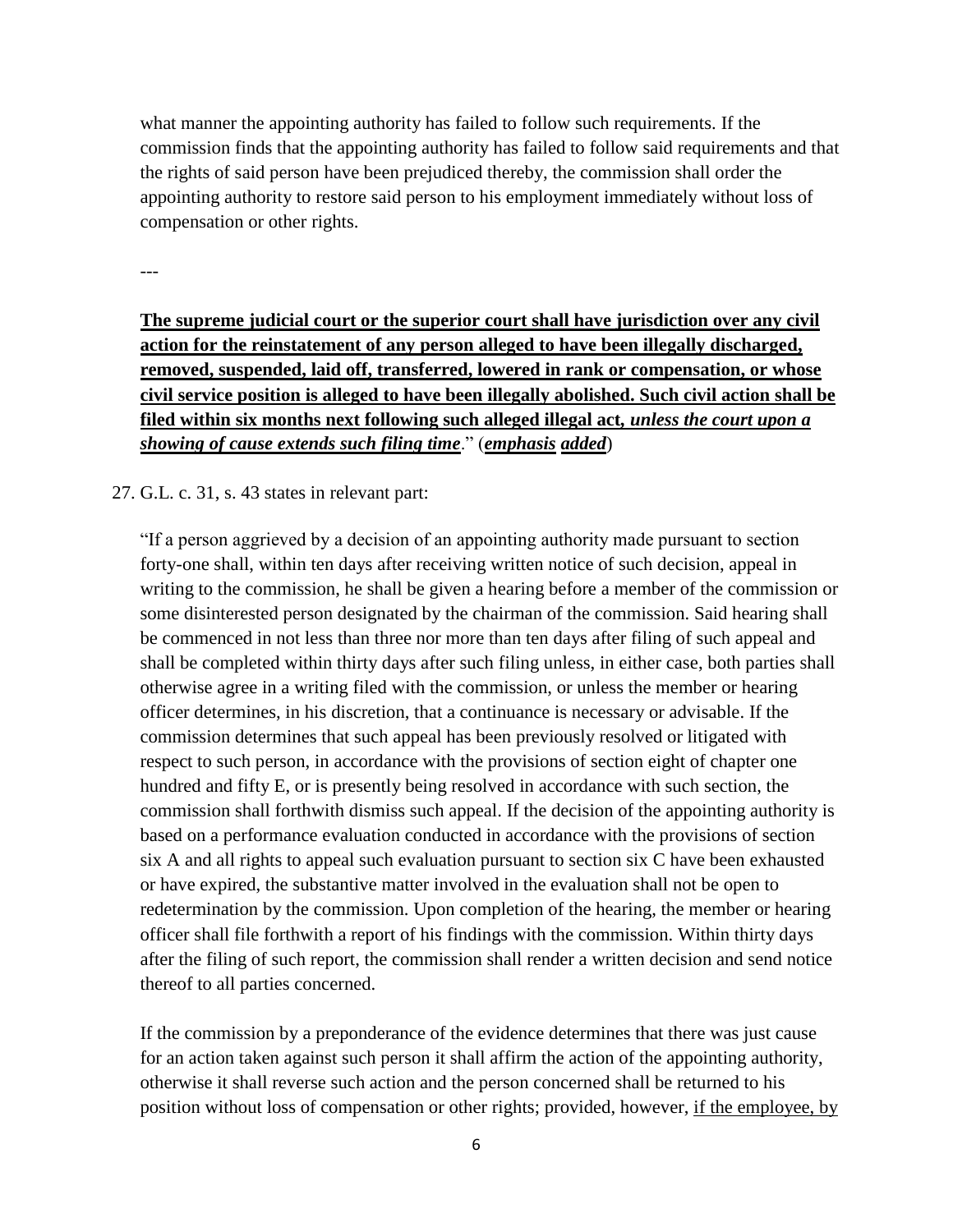a preponderance of evidence, establishes that said action was based upon harmful error in the application of the appointing authority's procedure, an error of law, or upon any factor or conduct on the part of the employee not reasonably related to the fitness of the employee to perform in his position, said action shall not be sustained and the person shall be returned to his position without loss of compensation or other rights. The commission may also modify any penalty imposed by the appointing authority. (emphasis added)

28. Chapter 310 of the Acts of 1993 states:

"If the rights of any person acquired under the provisions of chapter thirty-one of the General Laws or under any rule made thereunder have been prejudiced through no fault of his own, the civil service commission may take such action as will restore or protect such rights, notwithstanding the failure of any person to comply with any requirement of said chapter thirty-one or any such rule as a condition precedent to the restoration or protection of such rights." (emphasis added)

- 29. As part of a Procedural Order entered on September 25, 2017, I informed the parties that, setting aside the issue of timeliness, the Commission potentially has jurisdiction to hear Ms. Turco's appeal pursuant to multiple statutes. If, as argued by Ms. Turco, that she never voluntarily resigned, then DOC potentially violated Section 41 of the civil service law by failing to provide Ms. Turco with notice and a hearing prior to removing her from her position, thus triggering an appeal under Section 42. Similarly, Ms. Turco could argue that DOC's actions here were "based upon harmful error in the application of the appointing authority's procedure …", which would provide the Commission jurisdiction under Section 43 of the civil service law. Finally, Ms. Turco could argue that her rights were prejudiced through no fault of her own, potentially providing the Commission with authority to provide relief under Chapter 310 of the Acts of 1993.
- 30. Appeals based on any of the above, however, come with filing deadlines. Section 43 states in relevant part: "If a person aggrieved by a decision of an appointing authority made pursuant to section forty-one shall, within ten days after receiving written notice of such decision, appeal in writing to the commission, he shall be given a hearing before a member of the commission or some disinterested person designated by the chairman of the commission." (emphasis added)
- 31. Section 42 states in relevant part: "Such complaint must be filed within ten days, exclusive of Saturdays, Sundays, and legal holidays, after said action has been taken, or after such person first knew or had reason to know of said action." (emphasis added)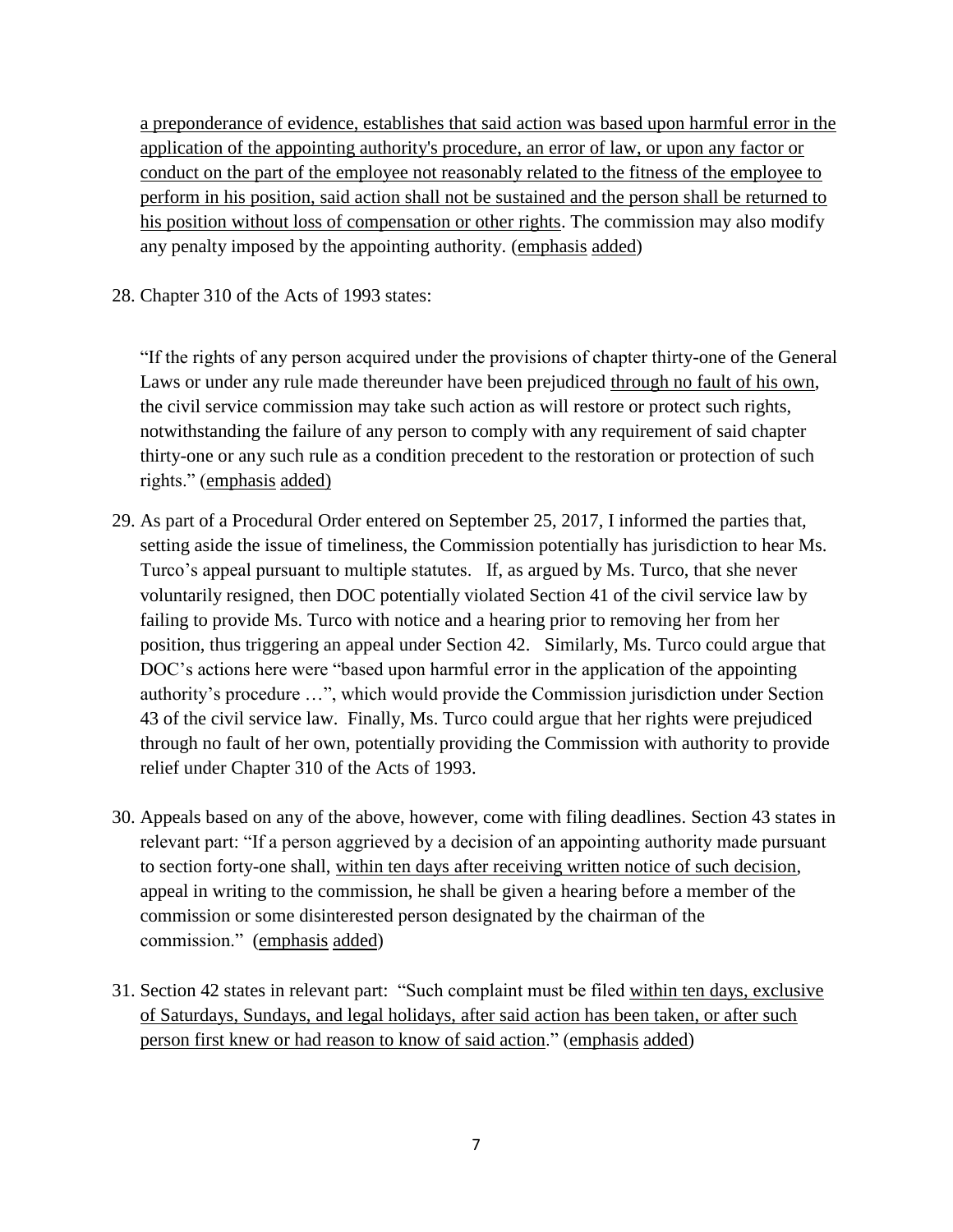- 32. The standard rules of practice and procedure, which the Commission operates under, state in part: " … Any Person with the right to initiate an Adjudicatory Proceeding may file a notice of claim for an Adjudicatory Proceeding with the Agency within the time prescribed by statute or Agency rule. In the absence of a prescribed time, the notice of claim must be filed within 30 days from the date that the Agency notice of action is sent to a Party."
- 33. The latest "action" or "decision" date by DOC that would be most favorable to Ms. Turco in regard to timeliness here appeared to be January 3, 2017, the date that DOC notified Ms. Turco (in writing) that her request for "reinstatement" was denied. Ms. Turco failed to file an appeal with the Commission until approximately five (5) months after January 3, 2017, well beyond any of the above-referenced filing deadlines.
- 34. Based on all of the above, I concluded that the most prudent (and efficient) procedural step forward here was for DOC to file a Motion to Dismiss addressing the issue of timeliness with the Appellant having ten (10) days thereafter to file a reply.
- 35. DOC subsequently filed a motion to dismiss and the Appellant filed a reply.

### *Arguments in Parties' Briefs regarding timeliness*

 DOC cites a prior Commission decision and judicial decisions to argue that the statutory filing deadlines are jurisdictional and must be strictly enforced. See McGoldrick v. Boston Police Dep't, 30 MCSR 161 (2017) at 8,9. See e.g. Falmouth v. Civ. Serv. Comm'n, 64 Mass.App.Ct. 606, 608-609 (2005), rev'd other grounds, 447 Mass. 814 (2006); Poore v. Haverhill, 29 MCSR 260 (2016); Stacy v. Dep't of Dev. Services, 29 MCSR 164 (2016); Volpicelli v. Woburn, 2 MCSR 448 (2009); Williamson v. Dep't of Transitional Assistance, 22 (MCSR 436 (2009).

 Using the date that I deemed most favorable to the Appellant (January 3, 2017), DOC argues that the filing of the instant appeal falls well outside any of the prescribed deadlines contained in the civil service law.

 Further, DOC argues that, even assuming that the Appellant could advance a claim seeking relief under Chapter 310 of the Acts of 1993, she is outside the 30-day deadline in 801 CMR 1.01 (6).

 The Appellant now argues that: 1) her reason for separation was due to fiscal constraints; 2) her name should have been placed on a statewide re-employment list pursuant to G.L. c. 31, s. 40; 3) she did not become aware of this until the pre-hearing conference before the Commission on September 15, 2017; and therefore, 4) her appeal is timely.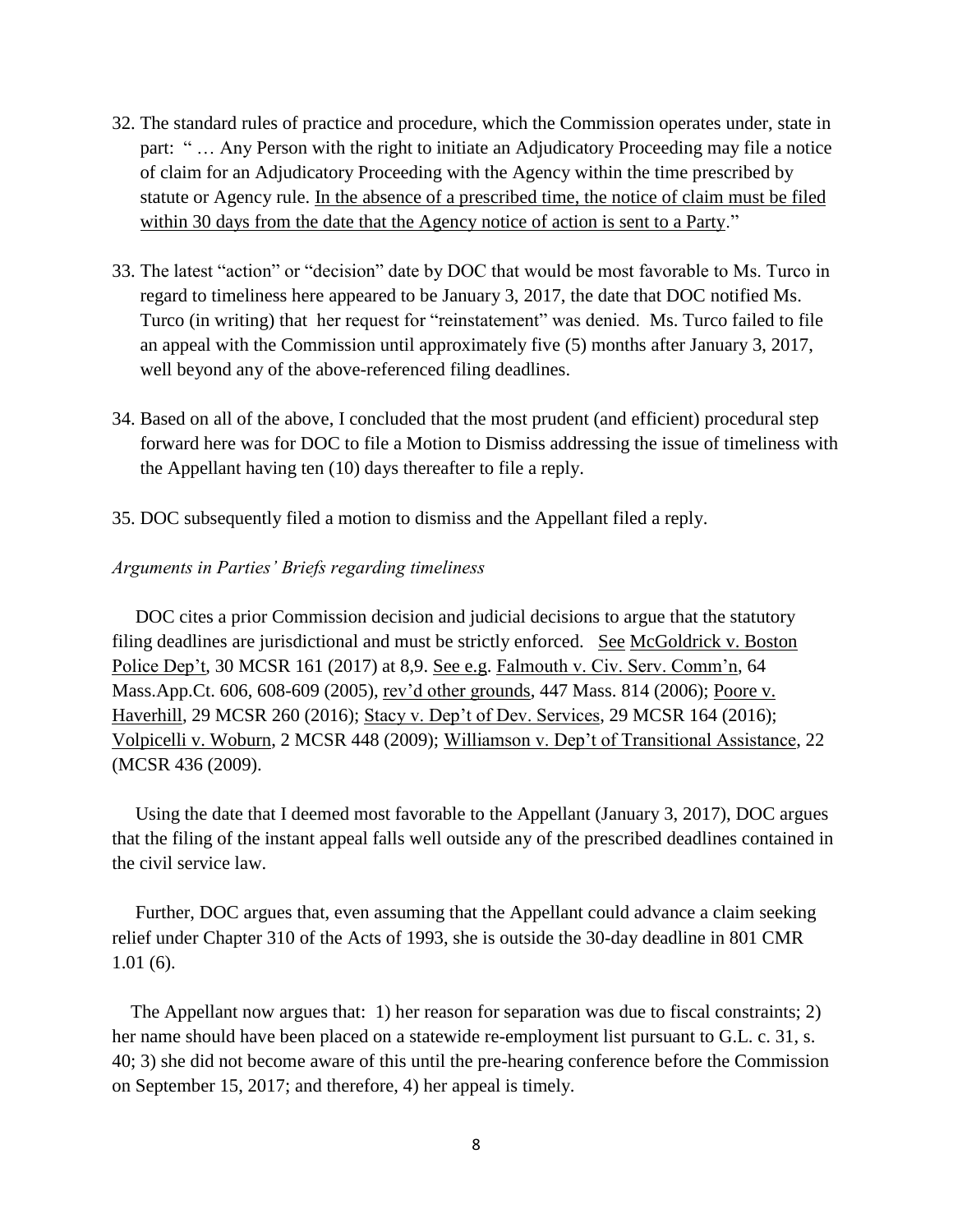#### *Analysis*

 The Appellant is conflating issues and sections of the civil service law. She was not separated because of fiscal constraints. She was separated because she filed an application for retirement benefits and the Retirement Board informed DOC to stop making any payments to her, which the Appellant was aware of in December 2015. In January 2017, DOC notified the Appellant that they were denying her request to be re-hired because of fiscal constraints.

 G.L. c. 31, s. 40 states in relevant part: "If a permanent employee *shall become separated from his position* **because of** lack of work or **lack of money** or abolition of his position, his name shall be placed by the administrator on a reemployment list, or if a permanent employee resigns for reasons of illness his name shall be placed on such list upon his request made in writing to the administrator within two years from the date of such resignation."

 Section 40 is simply not applicable here. Rather, when reviewing those statutes and Acts that are potentially applicable (Sections 41 and 42 and Chapter 310 of the Acts of 1993), the Appellant's appeal is untimely, even when considering the date that would be most favorable to her, January 3, 2017 (the date that DOC refused to re-hire her).

 When, as here, the civil service employee has failed to file appeal regarding their separation, the only applicable civil service law regarding reinstatement is G.L. c. 31, s. 46 which states in Paragraph 1:

A permanent employee who becomes separated from his position may, with the approval of the administrator, be reinstated in the same or in another departmental unit in a position having the same title or a lower title in the same series, provided that the appointing authority submits to the administrator a written request for such approval which shall contain the reasons why such reinstatement would be in the public interest. No such request shall be approved if the person whose reinstatement is sought has been separated from such position for over five years and there is a suitable eligible list containing the names of two or more persons available for appointment or promotion to such position; provided, however, that no such limitation shall apply to the reinstatement of persons whose qualifications for reinstatement to a former position have been determined pursuant to section eight of chapter thirty-two. If the administrator fails to approve the reinstatement of such person within thirty days after such request, the appointing authority or such person may make a written request for a hearing before the administrator, who shall hold such hearing forthwith and render his decision. Nothing herein shall affect the rights of persons to reinstatement under section thirty-nine." (emphasis added)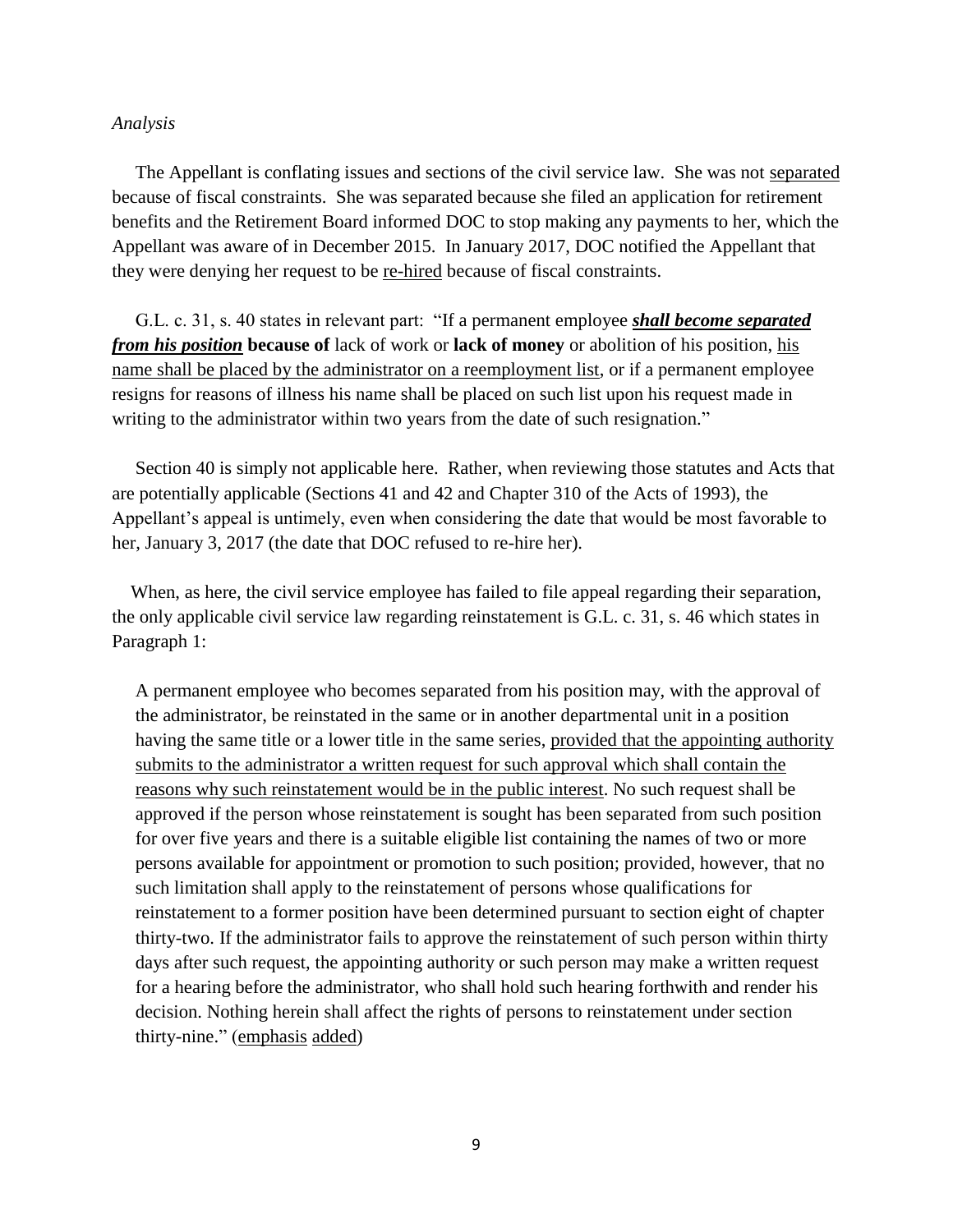The second paragraph of Section 46, which does indeed reference "defective" retirements, only applies to city and town employees stating:

The administrator shall reinstate any employee of a city or town who has been separated from a civil service position through retirement pursuant to the provisions of any law if such retirement is invalidated and the retirement allowance discontinued because the proceedings relative to such retirement were illegal or defective; and such employee applies to the administrator for reinstatement within one year after the last payment of such retirement allowance. The administrator shall reinstate such person, without loss of compensation, in the same position or in a position with the same title as that formerly held by him.

 I am not aware of any other section of the General Laws which provides similar rights regarding "defective" retirements to state employees.

## *Conclusion*

 For all of the above reasons, the Appellant's appeal under Docket No. E-17-118 is not timely and is hereby *dismissed*.

 Nothing in this decision is meant to address and/or limit Ms. Turco's consideration of pursuing potential appeal rights under that portion of Section 42 which states: "**The supreme judicial court or the superior court shall have jurisdiction over any civil action for the reinstatement of any person alleged to have been illegally discharged, removed, suspended, laid off, transferred, lowered in rank or compensation, or whose civil service position is alleged to have been illegally abolished. Such civil action shall be filed within six months next following such alleged illegal act***, unless the court upon a showing of cause extends such filing time*." (*emphasis added*)

Civil Service Commission

*/s/ Christopher Bowman* Christopher C. Bowman Chairman

By a vote of the Civil Service Commission (Bowman, Chairman; Camuso, Ittleman, Stein and Tivnan, Commissioners) on November 9, 2017.

Either party may file a motion for reconsideration within ten days of the receipt of this Commission order or decision. Under the pertinent provisions of the Code of Mass. Regulations, 801 CMR 1.01(7)(l), the motion must identify a clerical or mechanical error in this order or decision or a significant factor the Agency or the Presiding Officer may have overlooked in deciding the case. A motion for reconsideration does not toll the statutorily prescribed thirty-day time limit for seeking judicial review of this Commission order or decision.